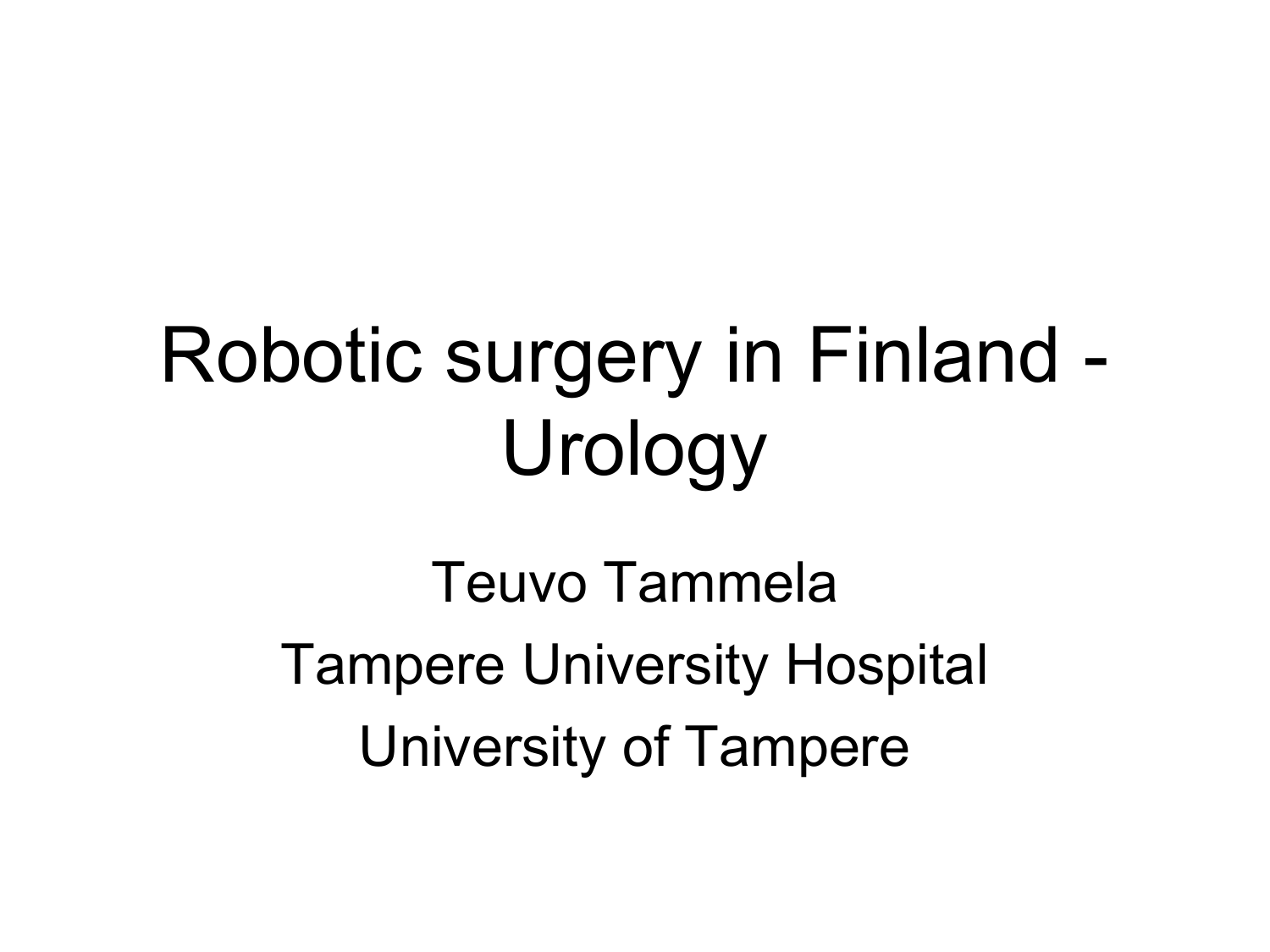# Urological robotic surgery

- Especially beneficial in surgery of narrow male pelvis
	- 3D 10x maginified vision
	- wristed instrumentation
	- tremor inflitration
	- motion scaling
	- mini-invasive
- Steeper learning curve than in laparoscopic radical prostatectomy
- Immerse telerobotic environment ideal for surgical precision and reconstrictive applications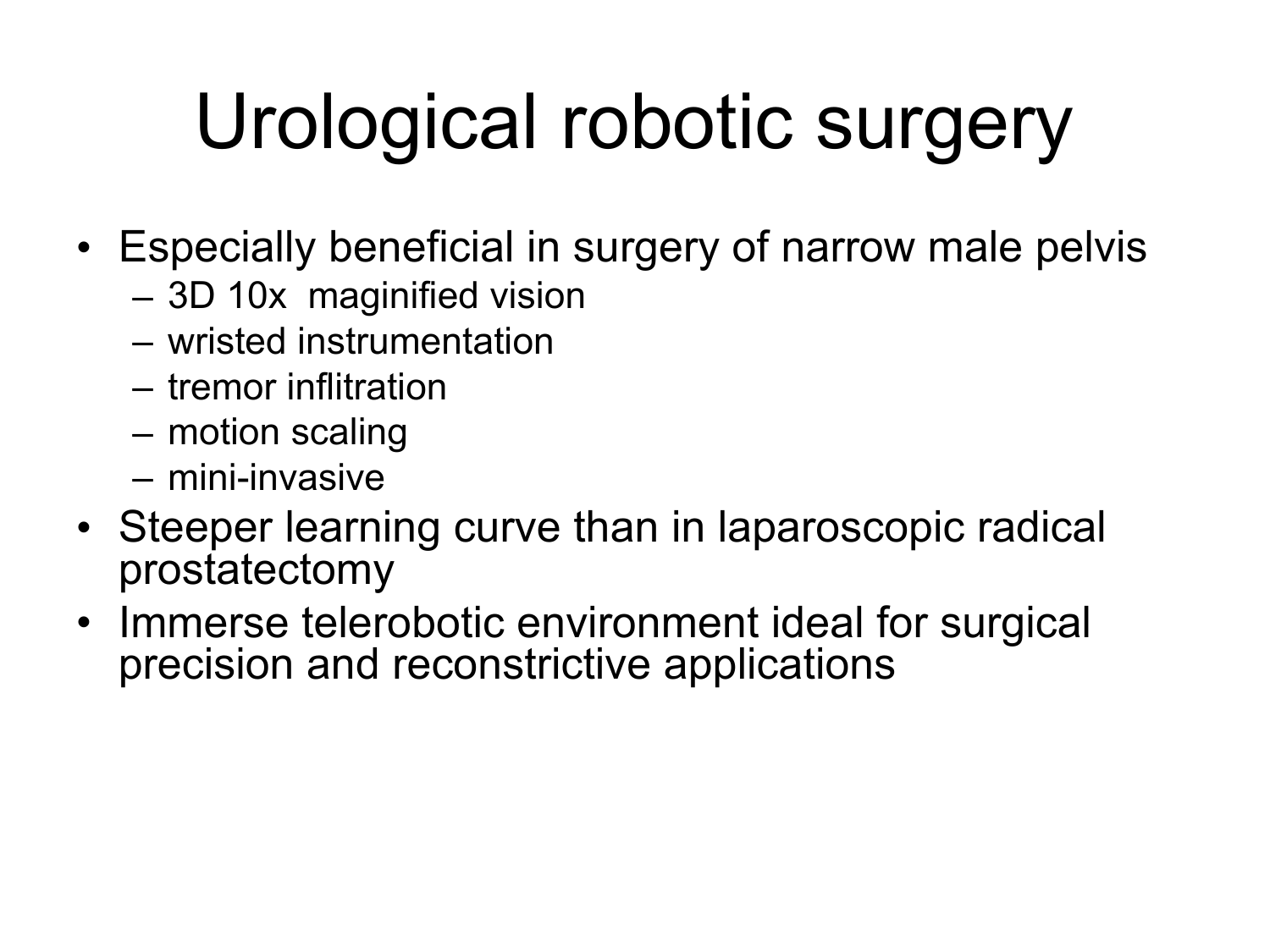## History of robotic assisted laparoscopic radical prostatectomy (RALP)

- 1st in the world (Germany by Binder and Kramer) 2001
- 1st in Nordic countries (Karolinska) 2002
- 1st in Finland (Tampere Univ. Hospital) 2008
- the most common robotic surgery worldwide, more than 350 000 procedures performed
- standard concept in the US, where 80% of radical prostatectomies performed with robot
- same trend in Europe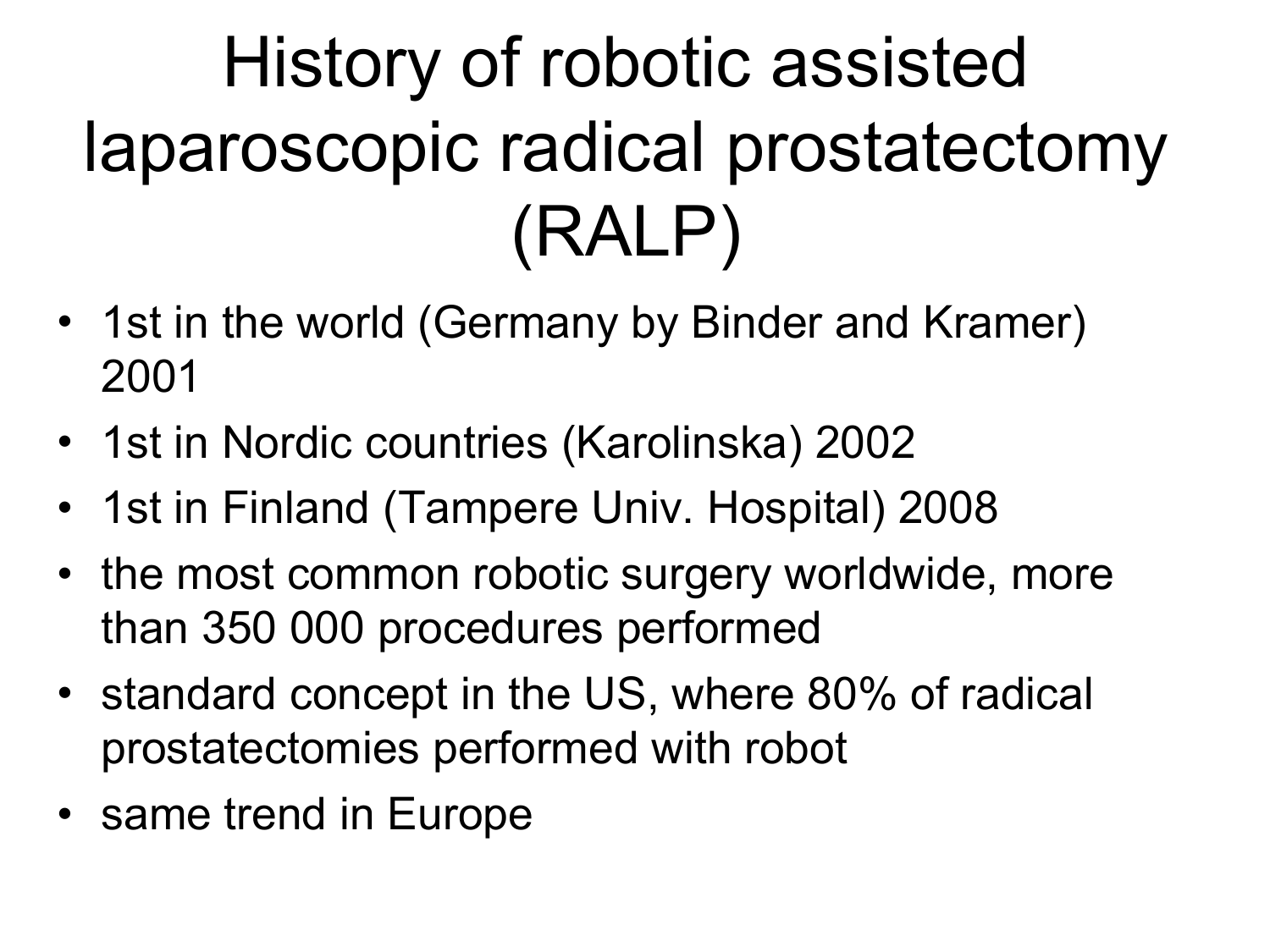## **Radical prostatectomy**



**Open Prostatectomy Incision** 

da Vinci Prostatectomy Incisions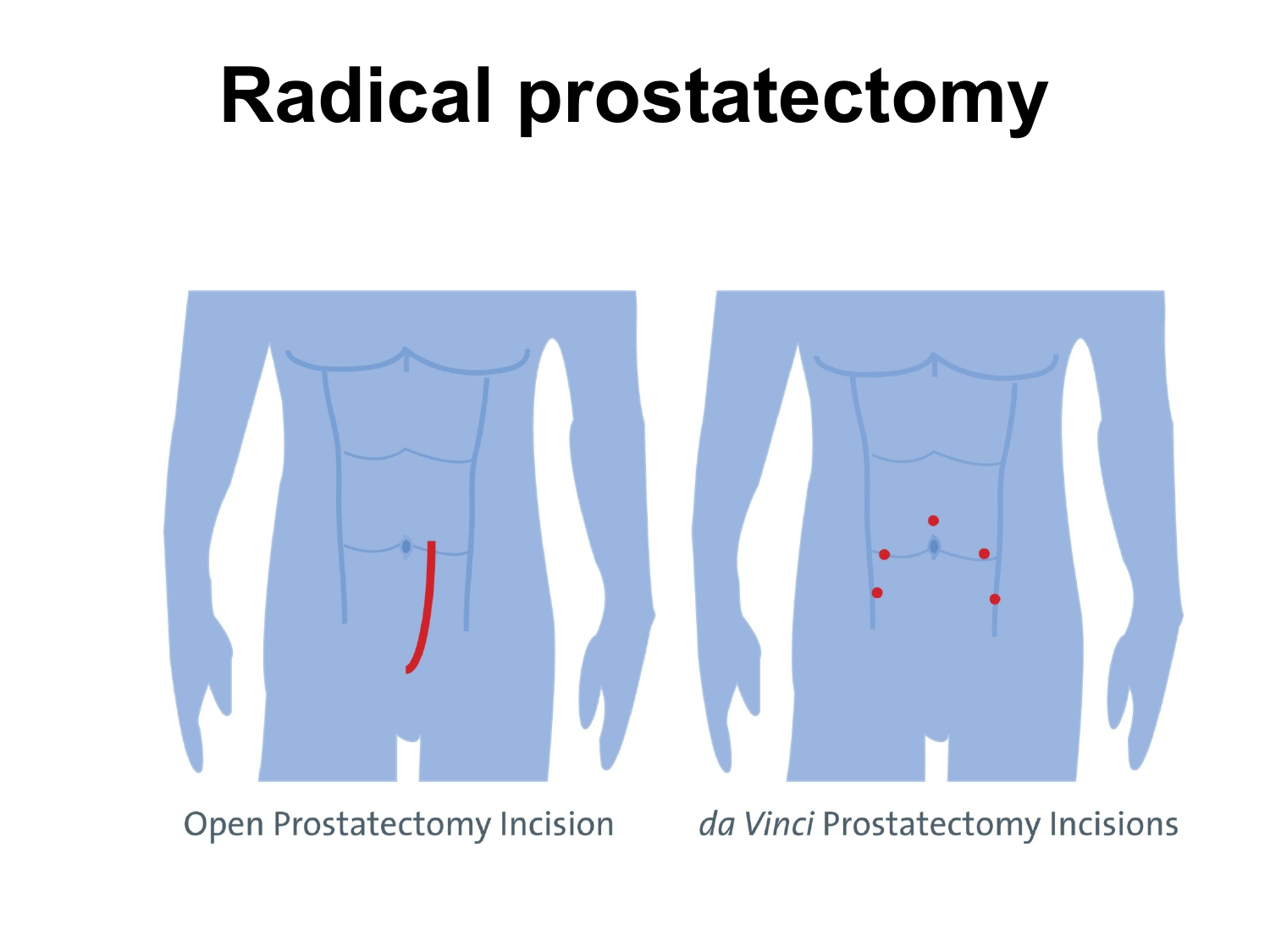

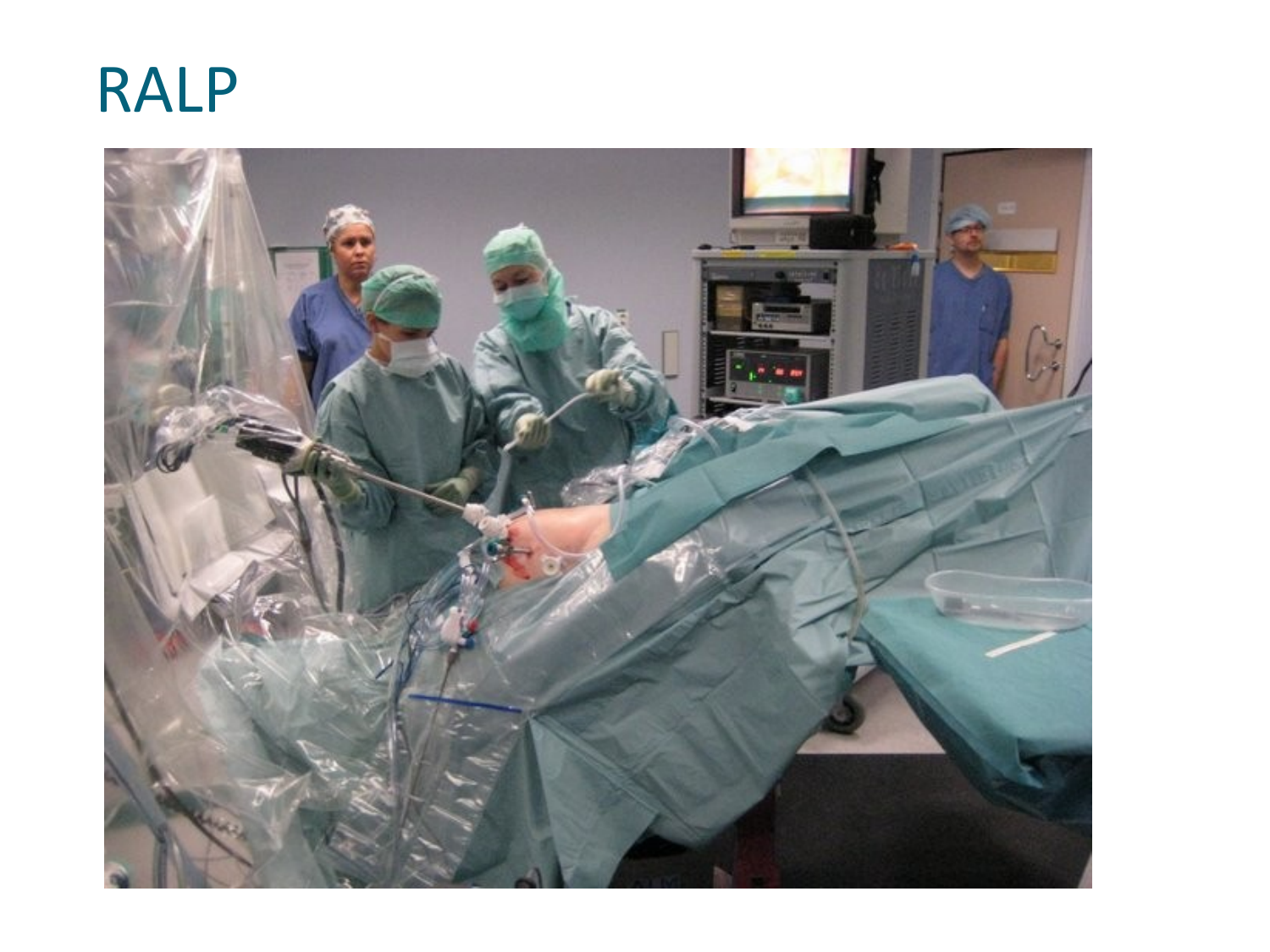## Ligation of plexus Santorini

Operative Details and Oncological and Functional Outcome of Robotic-Assisted Laparoscopic Radical Prostatectomy: 400 Cases with a Minimum of 12 Months Follow-up Declan G. Murphy \*, Michael Kerger, Helen Crowe, Justin S. Peters, Anthony J. Costello European Urology 55 ( 2 0 0 9 ) 1358–1367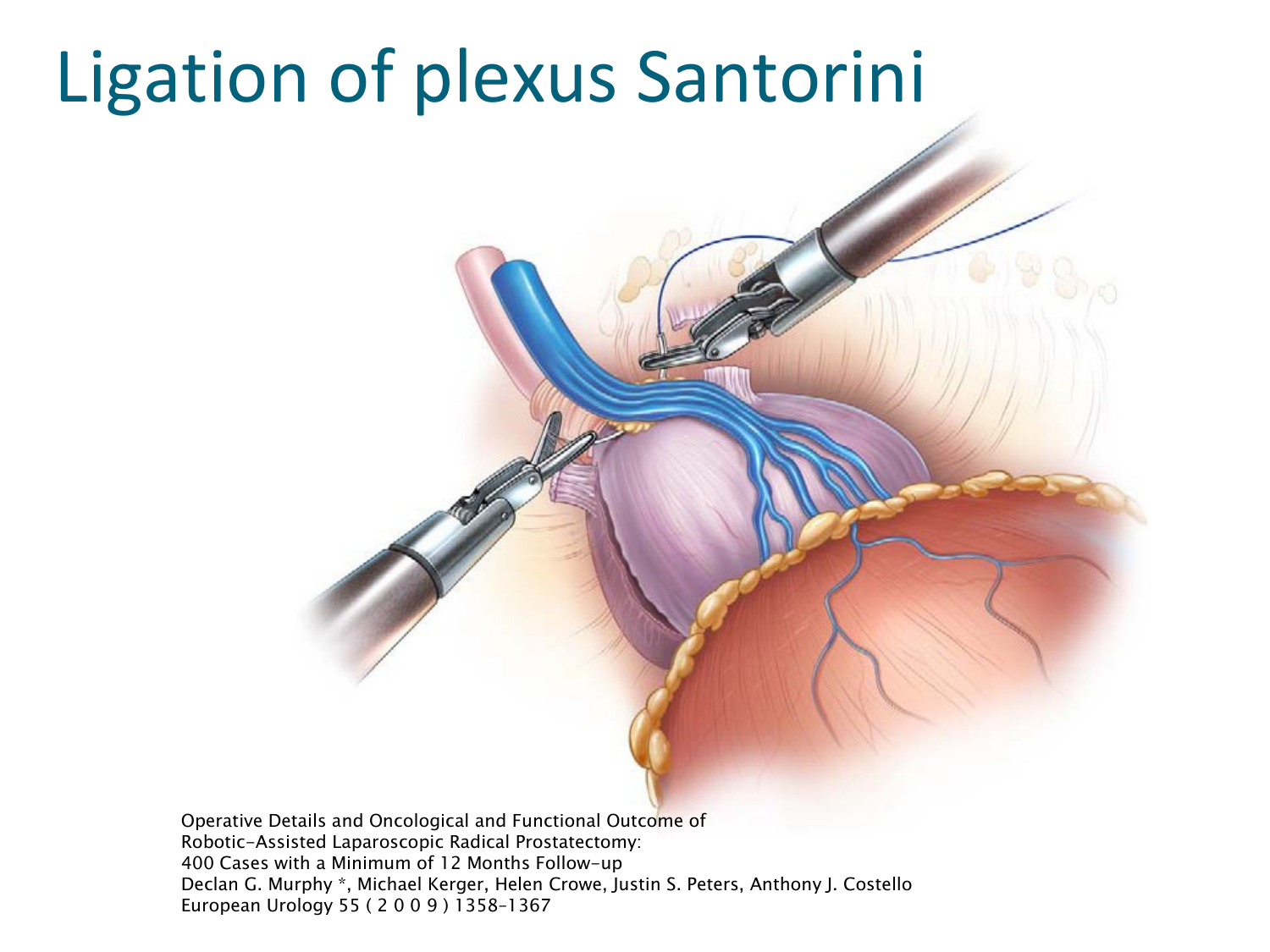## Anterior opening of the bladder neck



Operative Details and Oncological and Functional Outcome of Robotic-Assisted Laparoscopic Radical Prostatectomy: 400 Cases with a Minimum of 12 Months Follow-up Declan G. Murphy \*, Michael Kerger, Helen Crowe, Justin S. Peters, Anthony J. Costello European Urology 55 ( 2 0 0 9 ) 1358–1367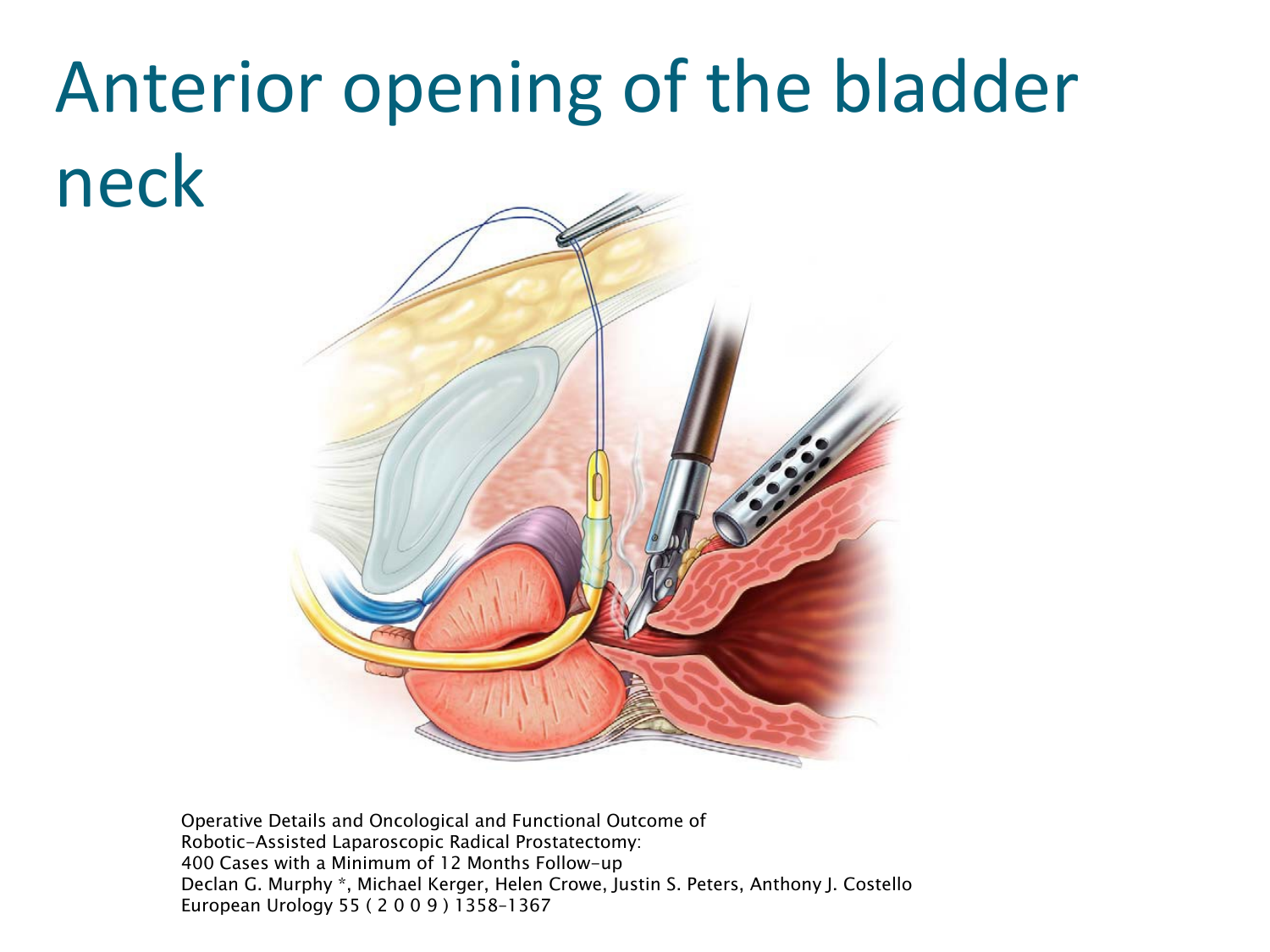### Posterior opening of the bladder neck



European Urology 55 ( 2 0 0 9 ) 1358–1367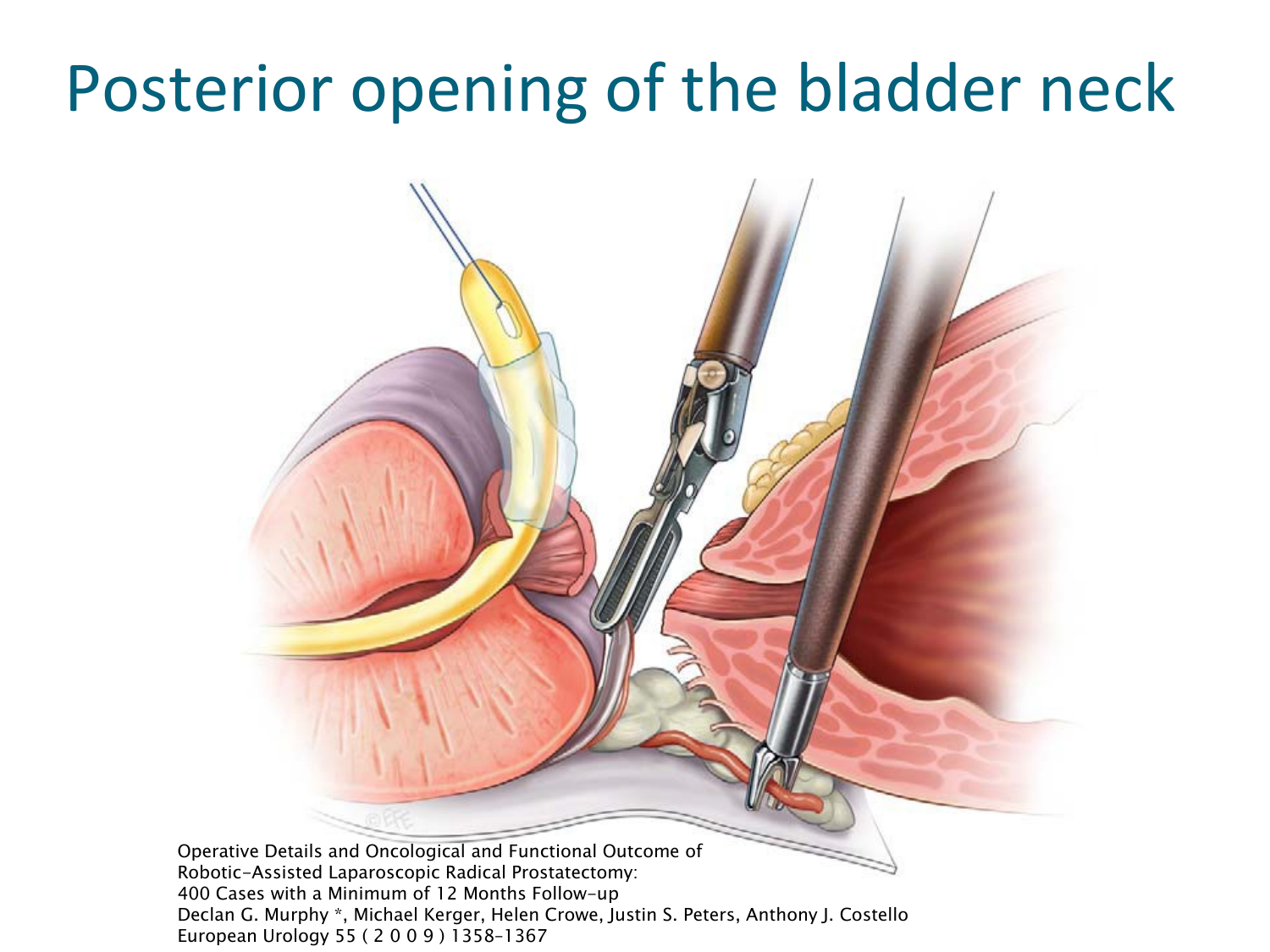#### Dissection of neurovascular bundel



Operative Details and Oncological and Functional Outcome of Robotic-Assisted Laparoscopic Radical Prostatectomy: 400 Cases with a Minimum of 12 Months Follow-up Declan G. Murphy \*, Michael Kerger, Helen Crowe, Justin S. Peters, Anthony J. Costello European Urology 55 ( 2 0 0 9 ) 1358–1367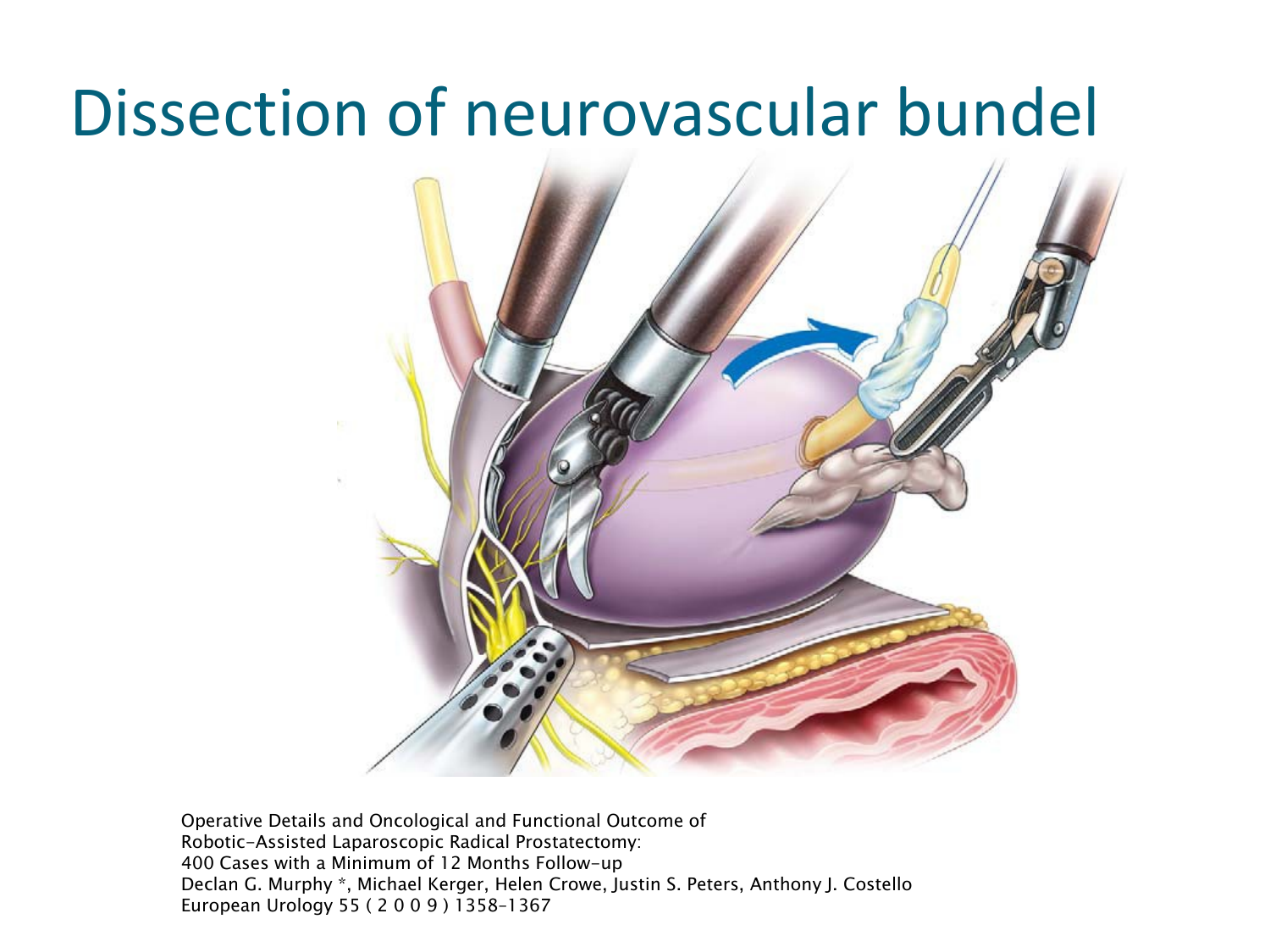### Anastomosis

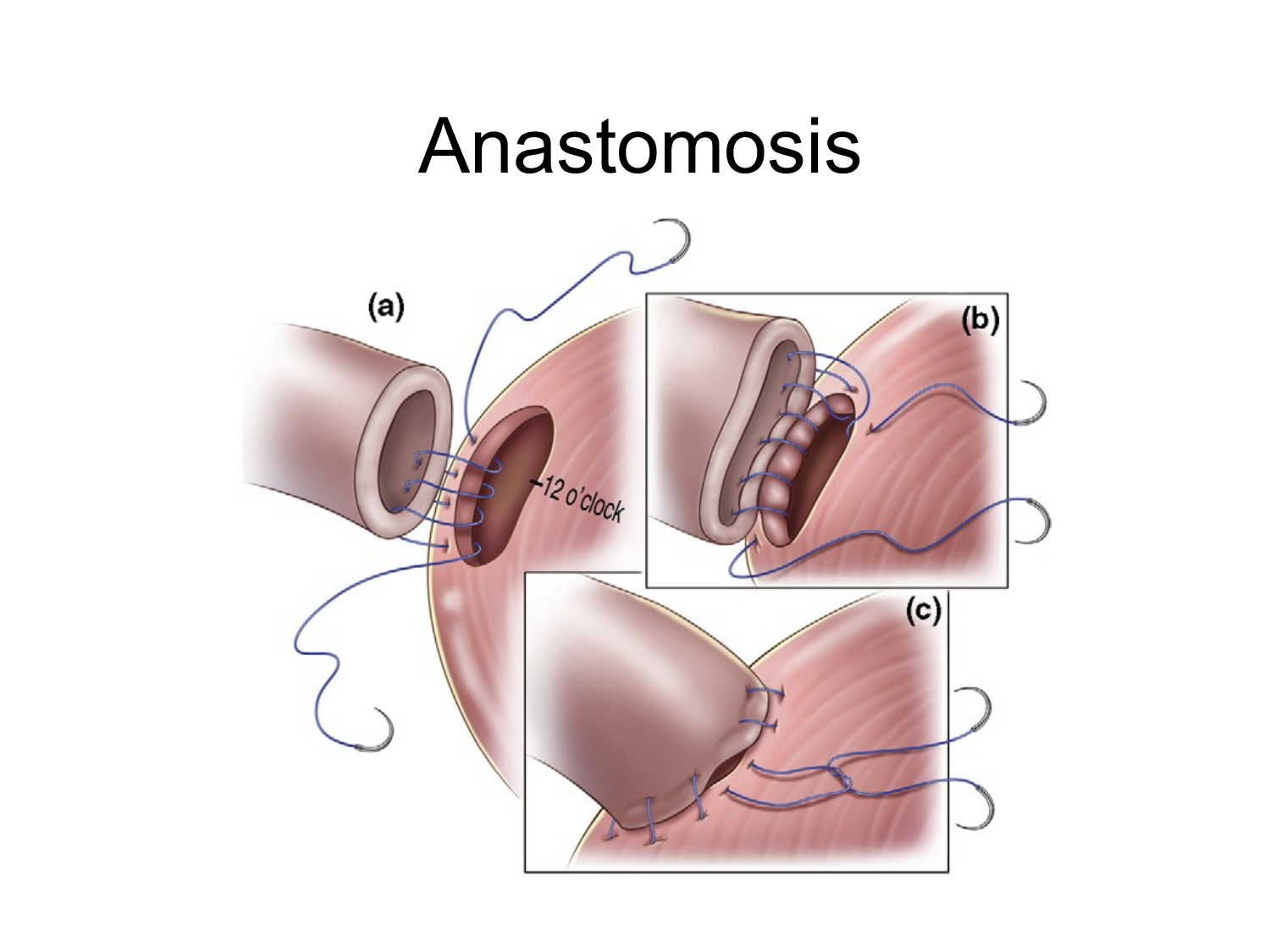## Training programme

- Hands-on courses (dry and wet lab)
- Cadaver courses
- Live-demonstrations
- Clinical training
- Tutoring and mentoring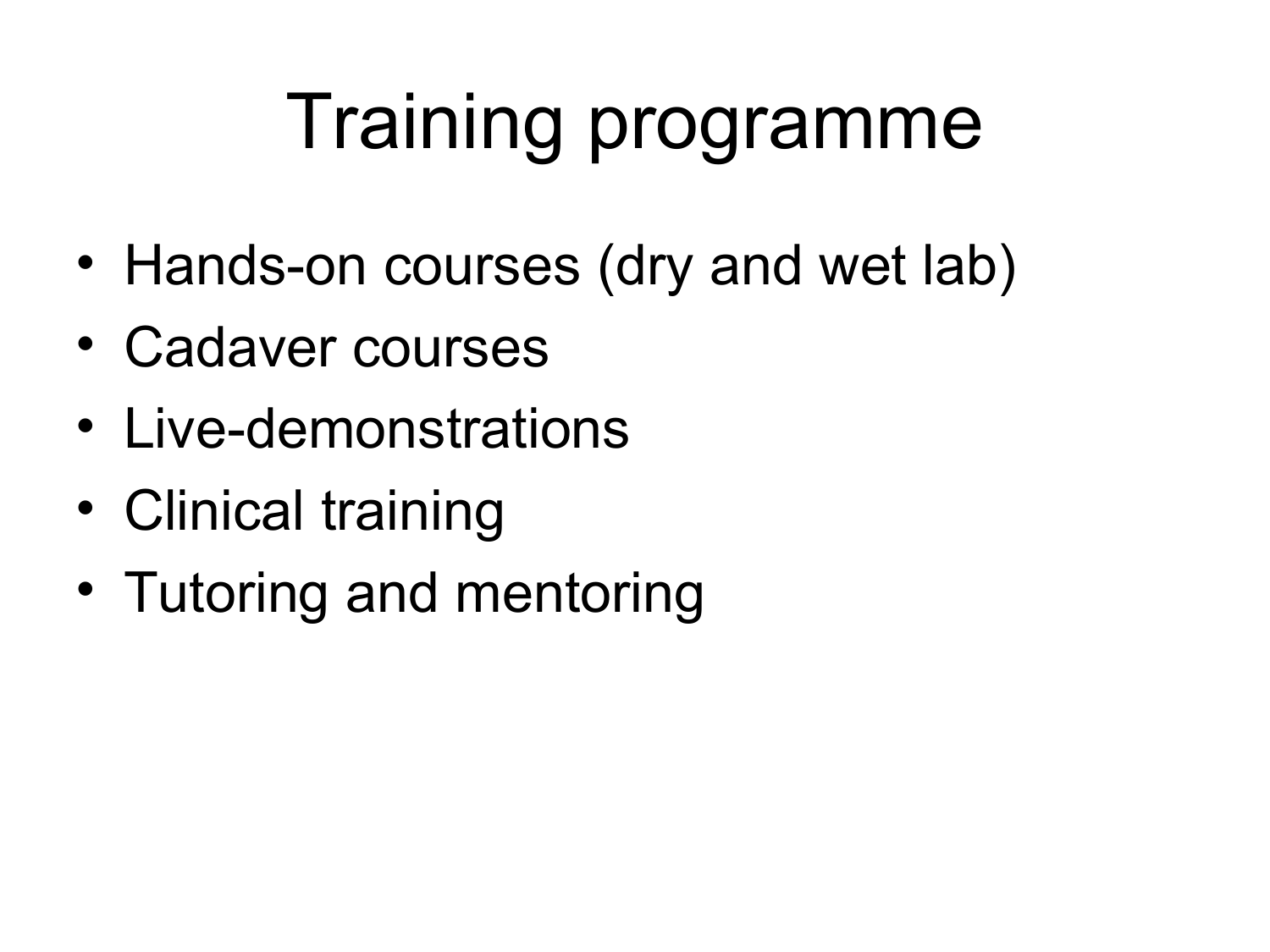## Training programme

- Surgical volume big enough
	- strictly connected to the learning curve and quality of outcomes
	- minimum 3 5 cases per week during the initiation of programme
- Standardisation important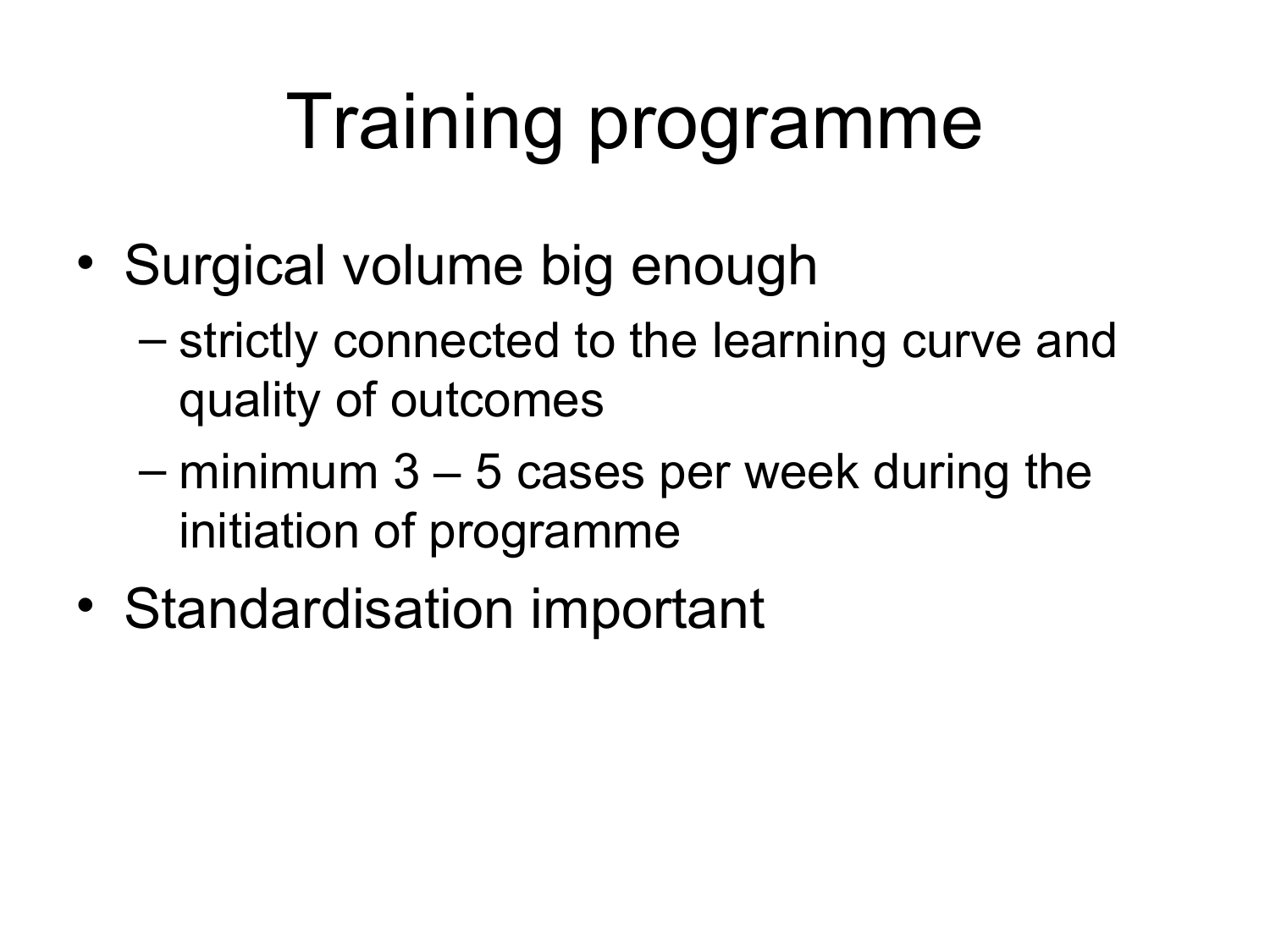''Learning curves''. Operative time of two urologists for the complete procedure including port placement and system set-up, i.e. total operative time.



**Patient Number** 

RoboticTechnology and theTranslation of Open Radical Prostatectomy to Laparoscopy:The Early Frankfurt Experiencewith Robotic Radical Prostatectomy and OneYear Follow-up Wassilios Bentas\*, Marc Wolfram, Jon Jones, Ronald Bra¨utigam, Wolfgang Kramer, Jochen Binder European Urology 44 (2003) 175–181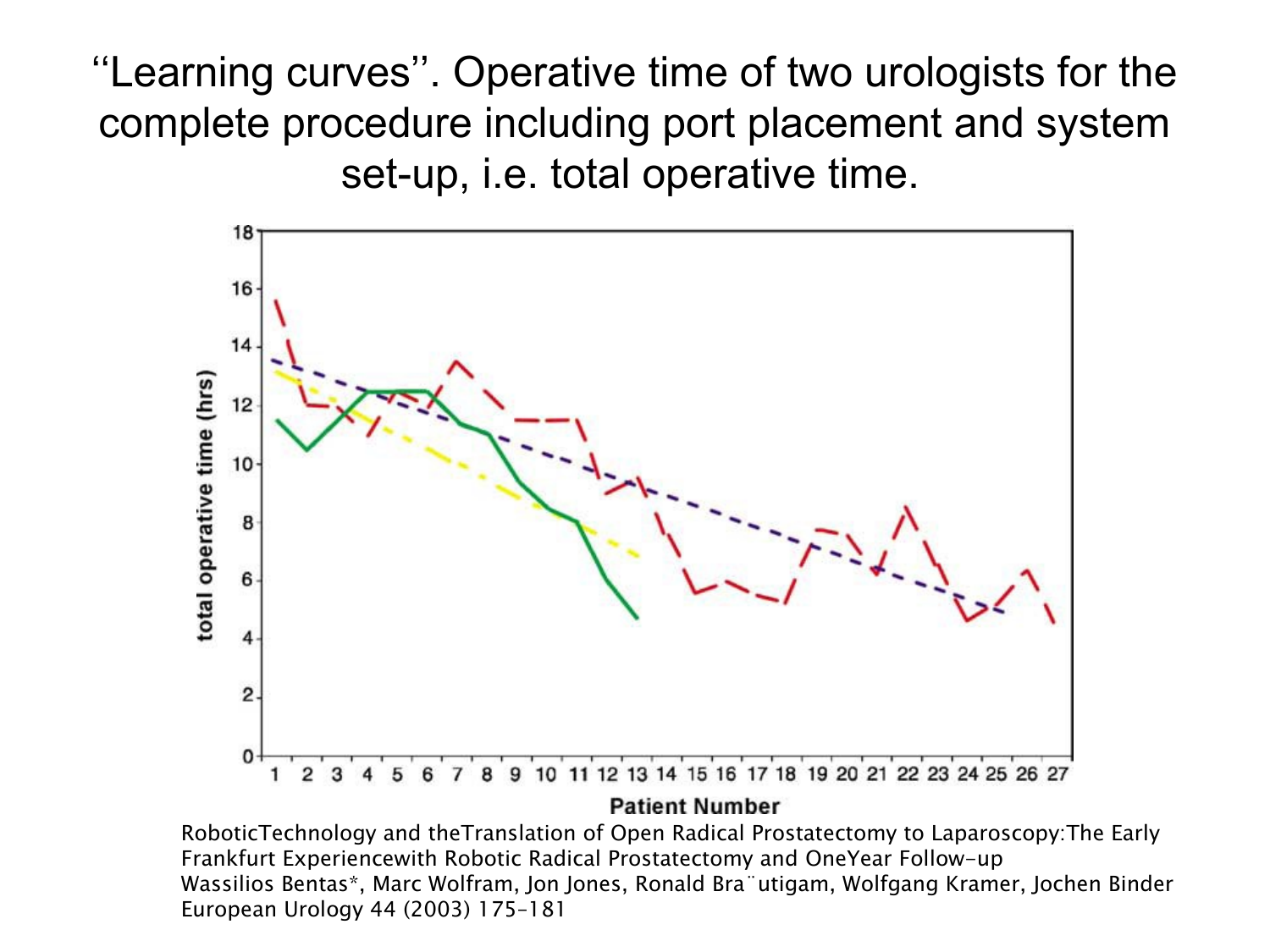### Consol time

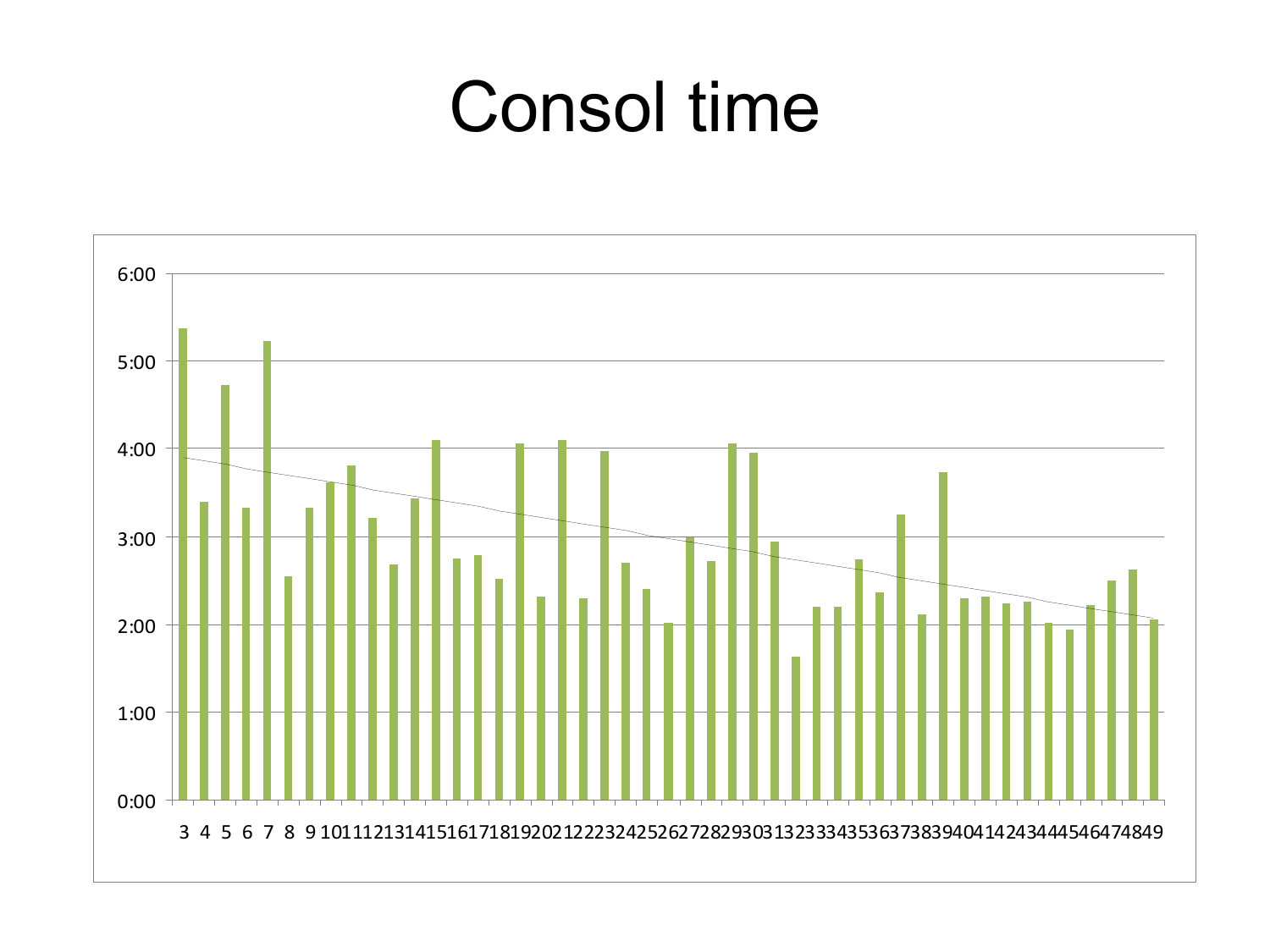## Current situation in Finland

- Tampere University Hospital
	- 3 urologists
	- 95 RALPs (24.9.09)
- Helsinki University Central Hospital
	- 2 urologists
	- 61 RALPs (24.9.09)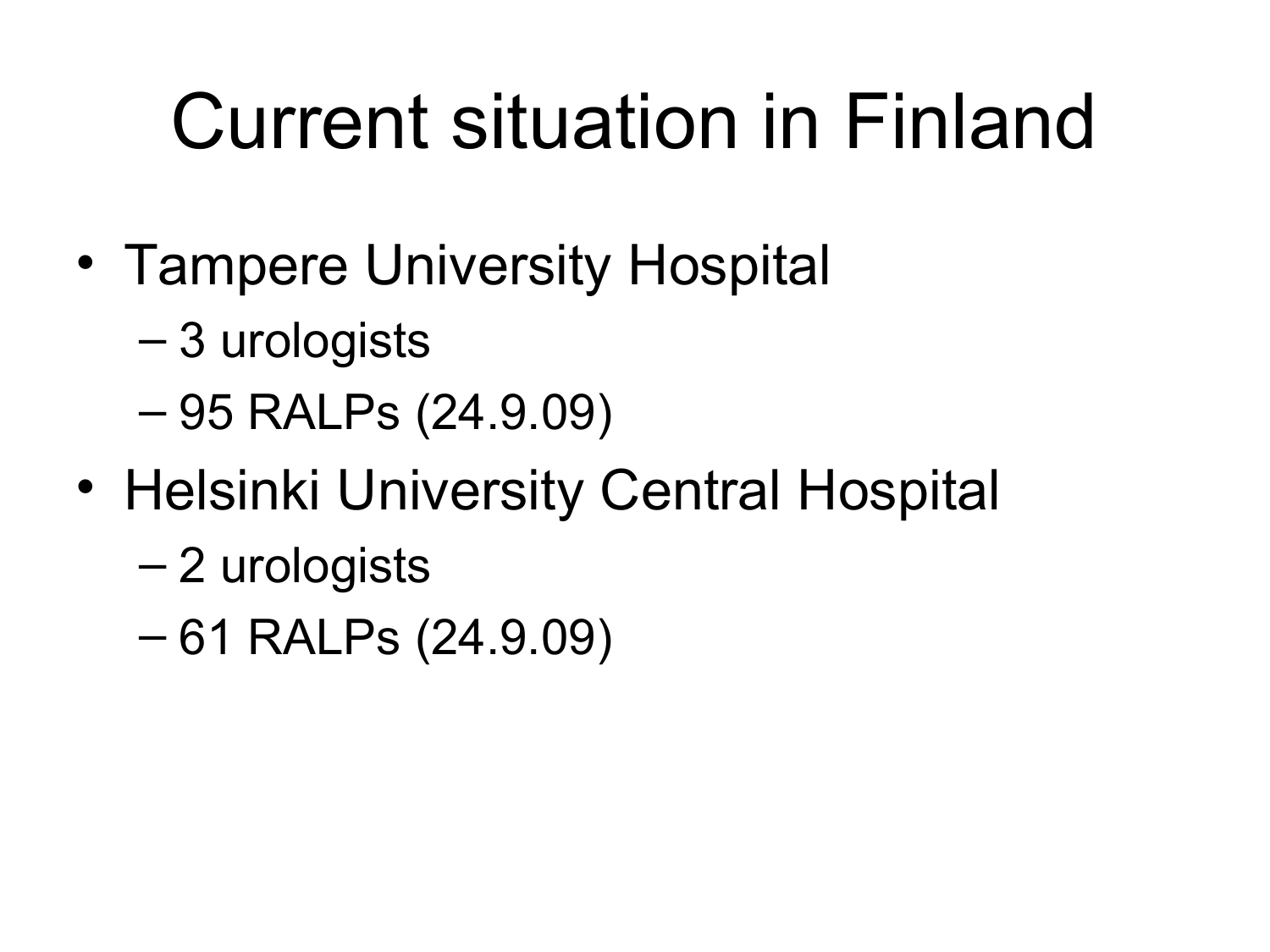#### A prospective, non-randomized trial comparing robot-assisted laparoscopic and retropubic radical prostatectomy in one European institution

Vincenzo Ficarra, Giacomo Novara, Simonetta Fracalanza, Carolina D'Elia, Silvia Secco, Massimo lafrate, Stefano Cavalleri and Walter Artibani Department of Oncological and Surgical Sciences, Urology Clinic, University of Padua, Padua, Italy Accepted for publication 21 November 2008

#### RALP offers better results than RRP in terms of

- **Urinary continence**
- **•** Erectile function
- Recovery, with
- Similar positive surgical margin rates